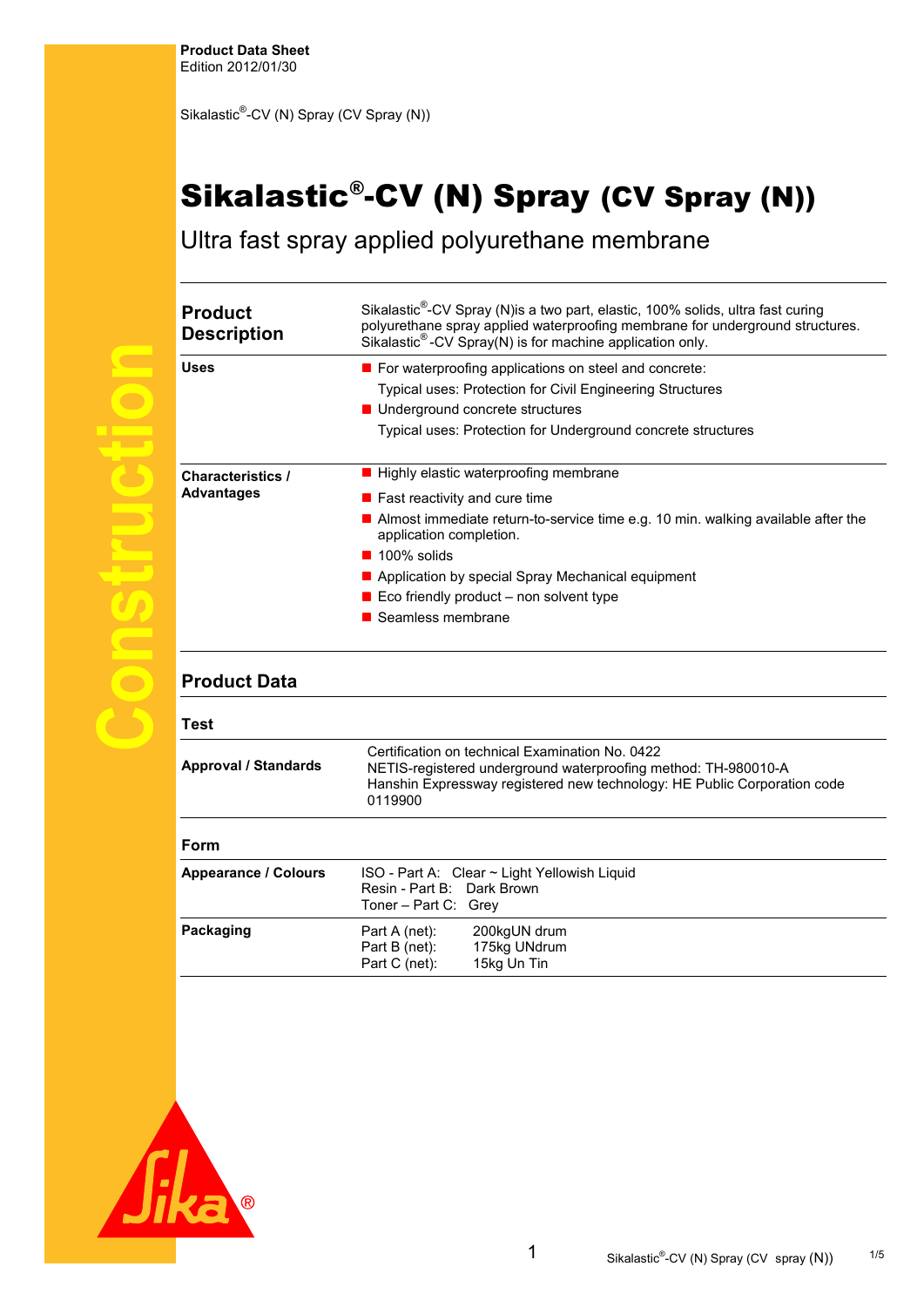| <b>Storage</b>                                    |                                                                                                                                                                |                                                     |                    |  |  |
|---------------------------------------------------|----------------------------------------------------------------------------------------------------------------------------------------------------------------|-----------------------------------------------------|--------------------|--|--|
| <b>Storage Conditions /</b><br><b>Shelf Life</b>  | Part A:<br>Part B:<br>Part C:                                                                                                                                  | 6 months<br>12 months<br>12 months                  |                    |  |  |
|                                                   | From date of production if stored properly in original, unopened and undamaged<br>sealed packaging in dry conditions at temperatures between +5°C and +3035°C. |                                                     |                    |  |  |
| <b>Technical Data</b>                             |                                                                                                                                                                |                                                     |                    |  |  |
| <b>Chemical Base</b>                              | Polyurethane                                                                                                                                                   |                                                     |                    |  |  |
| <b>Density</b>                                    | Part A:                                                                                                                                                        | 1.0~ 1.1 kg/litre                                   |                    |  |  |
|                                                   | Part B:<br>Part C:                                                                                                                                             | 1.029 kg/litre<br>1.0~ 1.1 kg/litre                 |                    |  |  |
|                                                   | All Density values at +23°C                                                                                                                                    |                                                     |                    |  |  |
| <b>Gel Time</b>                                   | 12 $\sim$ 14 seconds at +23 $^{\circ}$ C                                                                                                                       |                                                     |                    |  |  |
| <b>Tack Free Time</b>                             |                                                                                                                                                                | 30 to 60 seconds                                    |                    |  |  |
| <b>Curing Time</b>                                |                                                                                                                                                                | 120~180 seconds at $+23^{\circ}$ C                  |                    |  |  |
|                                                   | Ready for Foot traffic:                                                                                                                                        |                                                     |                    |  |  |
| At $+10^{\circ}$ C: 60 min.                       |                                                                                                                                                                |                                                     |                    |  |  |
|                                                   | At +20°C: 30 min.                                                                                                                                              |                                                     |                    |  |  |
|                                                   | At +30°C: 30 min.                                                                                                                                              |                                                     |                    |  |  |
|                                                   |                                                                                                                                                                |                                                     |                    |  |  |
| <b>Solid Content</b>                              | >99%                                                                                                                                                           |                                                     |                    |  |  |
| <b>Mechanical / Physical</b><br><b>Properties</b> |                                                                                                                                                                |                                                     |                    |  |  |
| <b>Tensile Strength</b>                           | $>13.5$ N/mm <sup>2</sup>                                                                                                                                      |                                                     | (JIS K6251)        |  |  |
| <b>Shore A Hardness</b>                           | 87                                                                                                                                                             |                                                     | (JIS K6253)        |  |  |
| <b>Elongation at Break</b>                        | 452%                                                                                                                                                           |                                                     | (JIS K6251)        |  |  |
| <b>Tear strength</b>                              | 65 N/mm <sup>2</sup>                                                                                                                                           |                                                     | (JIS K 6252)       |  |  |
| <b>Water permeability</b>                         | 0.33 MPa                                                                                                                                                       |                                                     | (JIS A 1404, 11.5) |  |  |
| <b>Resistance to alkali</b>                       | No bulges, cracks or peels                                                                                                                                     |                                                     | (JIS K 5400, 8.21) |  |  |
| <b>Resistance to impact</b>                       | No cracks or peels                                                                                                                                             |                                                     | (JIS A 6916, 6.11  |  |  |
| <b>Resistance</b>                                 |                                                                                                                                                                |                                                     |                    |  |  |
| <b>Chemical Resistance</b>                        | Sikalastic <sup>®</sup> -CV Spray (N)is resistant to many chemicals. A discolouration may occur<br>when directly exposed to chemicals.                         |                                                     |                    |  |  |
|                                                   |                                                                                                                                                                | Please ask for project related chemical resistance. |                    |  |  |
| <b>Thermal Resistance</b>                         |                                                                                                                                                                |                                                     |                    |  |  |
|                                                   | Exposure*                                                                                                                                                      |                                                     | Temperature        |  |  |
|                                                   | Permanent dry heat                                                                                                                                             |                                                     | $+60^{\circ}$ C    |  |  |
|                                                   | Permanent wet heat                                                                                                                                             |                                                     | +60°C              |  |  |
|                                                   | *No simultaneous chemical and mechanical exposure.                                                                                                             |                                                     |                    |  |  |

## **Application Details**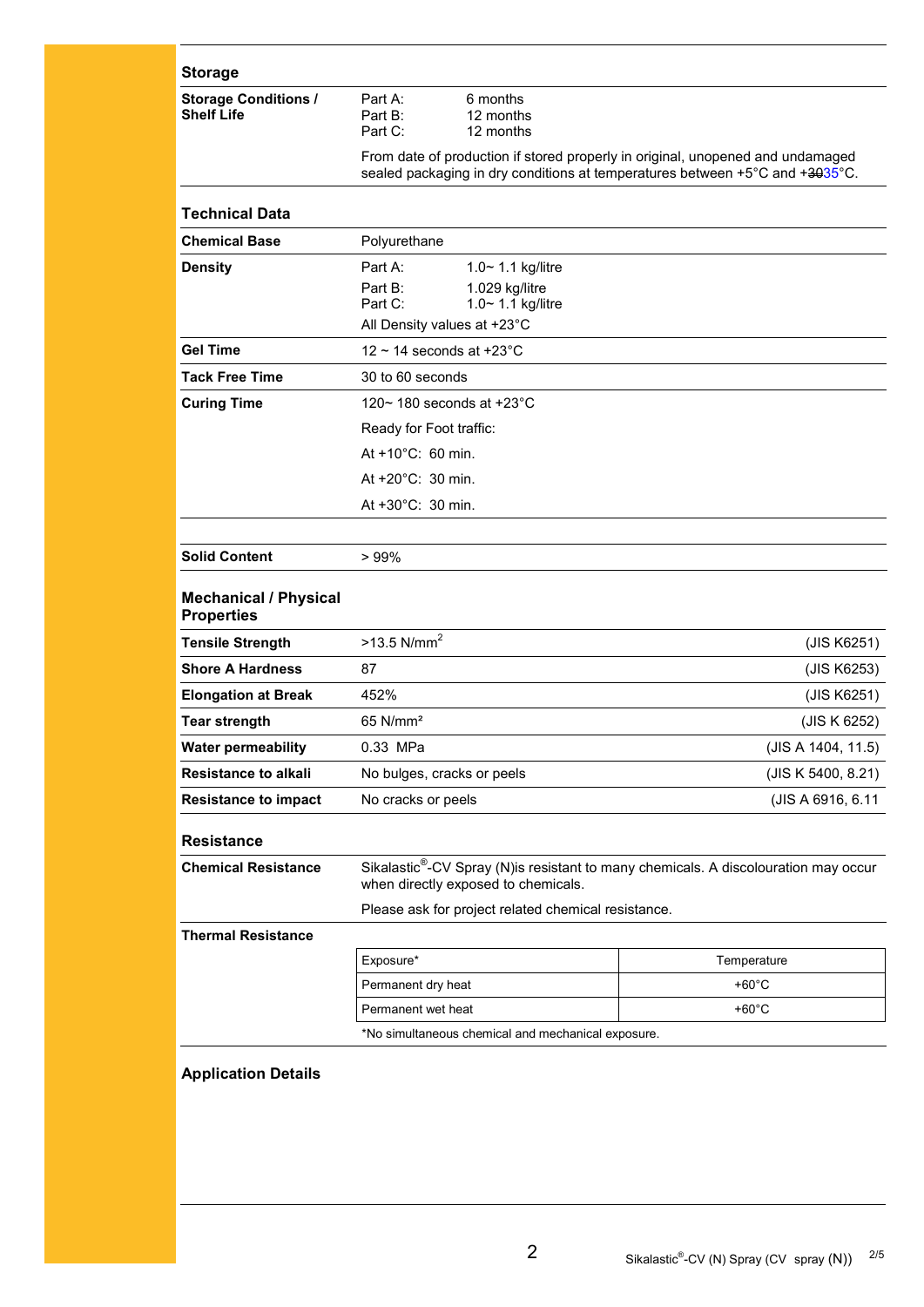| <b>Consumption / Dosage</b>                                     |                                                                                                                                                                                                                                                                                                                                                                                                                                      |                                                                                                                                                                            |                                      |  |  |
|-----------------------------------------------------------------|--------------------------------------------------------------------------------------------------------------------------------------------------------------------------------------------------------------------------------------------------------------------------------------------------------------------------------------------------------------------------------------------------------------------------------------|----------------------------------------------------------------------------------------------------------------------------------------------------------------------------|--------------------------------------|--|--|
|                                                                 | <b>Coating System</b>                                                                                                                                                                                                                                                                                                                                                                                                                | Product                                                                                                                                                                    | Consumption                          |  |  |
|                                                                 | System for concrete<br>structures                                                                                                                                                                                                                                                                                                                                                                                                    | 1 x SikaPrimer PW-F                                                                                                                                                        | $0.2 \text{ kg/m}^2$                 |  |  |
|                                                                 |                                                                                                                                                                                                                                                                                                                                                                                                                                      | 1 x Sikalastic <sup>®</sup> -CV Spray                                                                                                                                      | $(2.55 \text{ kg/m}^2)$              |  |  |
|                                                                 |                                                                                                                                                                                                                                                                                                                                                                                                                                      | (3-5 x working steps)                                                                                                                                                      | $0.4 \sim 0.8$ kg/m <sup>2</sup> /mm |  |  |
|                                                                 | The performance and technical properties are not affected by UV exposure.<br>Sikalastic®-CV Spray(N) is UV light resistant, but not colour stable under UV<br>exposure.                                                                                                                                                                                                                                                              |                                                                                                                                                                            |                                      |  |  |
|                                                                 | These figures are theoretical and do not allow for any additional material due to<br>surface porosity, surface profile, variations in level and wastage etc.                                                                                                                                                                                                                                                                         |                                                                                                                                                                            |                                      |  |  |
| <b>Substrate Quality</b>                                        |                                                                                                                                                                                                                                                                                                                                                                                                                                      | The concrete substrate must be sound and of sufficient compressive strength<br>(minimum 25 N/mm <sup>2</sup> ) with a minimum pull off strength of 1.5 N/mm <sup>2</sup> . |                                      |  |  |
|                                                                 | The substrate must be clean, dry and free of all contaminants such as dirt, oil,<br>grease, coatings and surface treatments, etc.                                                                                                                                                                                                                                                                                                    |                                                                                                                                                                            |                                      |  |  |
|                                                                 | If in doubt, apply a test area first.                                                                                                                                                                                                                                                                                                                                                                                                |                                                                                                                                                                            |                                      |  |  |
| <b>Substrate Preparation</b>                                    | Concrete substrates must be prepared mechanically using abrasive blast cleaning<br>or scarifying equipment to remove cement laitance and achieve an open textured<br>surface.                                                                                                                                                                                                                                                        |                                                                                                                                                                            |                                      |  |  |
|                                                                 | Weak concrete must be removed and surface defects such as blowholes and voids<br>must be fully exposed.<br>Repairs to the substrate, filling of blowholes/voids and surface levelling must be<br>carried out using appropriate products from the Sikafloor®, Sika® MonoTop® or<br>Sikagard <sup>®</sup> range of materials.<br>The concrete or screed substrate has to be primed or levelled in order to achieve an<br>even surface. |                                                                                                                                                                            |                                      |  |  |
|                                                                 |                                                                                                                                                                                                                                                                                                                                                                                                                                      |                                                                                                                                                                            |                                      |  |  |
|                                                                 |                                                                                                                                                                                                                                                                                                                                                                                                                                      |                                                                                                                                                                            |                                      |  |  |
|                                                                 | High spots must be removed by e.g. grinding.<br>All dust, loose and friable material must be completely removed from all surfaces<br>before application of the product, preferably by brush and/or vacuum.                                                                                                                                                                                                                           |                                                                                                                                                                            |                                      |  |  |
|                                                                 |                                                                                                                                                                                                                                                                                                                                                                                                                                      |                                                                                                                                                                            |                                      |  |  |
| <b>Application</b><br><b>Conditions /</b><br><b>Limitations</b> |                                                                                                                                                                                                                                                                                                                                                                                                                                      |                                                                                                                                                                            |                                      |  |  |
| <b>Substrate Temperature</b>                                    | +5°C min. / +35°C max.                                                                                                                                                                                                                                                                                                                                                                                                               |                                                                                                                                                                            |                                      |  |  |
| <b>Ambient Temperature</b>                                      | $+5^{\circ}$ C min. / $+35^{\circ}$ C max.                                                                                                                                                                                                                                                                                                                                                                                           |                                                                                                                                                                            |                                      |  |  |
| <b>Relative Air Humidity</b>                                    | 85% RH max.                                                                                                                                                                                                                                                                                                                                                                                                                          |                                                                                                                                                                            |                                      |  |  |
| <b>Substrate Moisture</b><br><b>Content</b>                     | $\leq$ 4 % pbw moisture content.                                                                                                                                                                                                                                                                                                                                                                                                     |                                                                                                                                                                            |                                      |  |  |
|                                                                 |                                                                                                                                                                                                                                                                                                                                                                                                                                      | Test method: Sika®-Tramex meter, CM - measurement or Oven-dry-method. No JIS<br>Instruction, No rising moisture according to ASTM (Polyethylene-sheet),                    |                                      |  |  |
| <b>Dew Point</b>                                                | Beware of condensation!                                                                                                                                                                                                                                                                                                                                                                                                              |                                                                                                                                                                            |                                      |  |  |
|                                                                 | The substrate and uncured membrane must be at least $3^{\circ}$ C above dew point to<br>reduce the risk of condensation or blooming of the membrane finish.                                                                                                                                                                                                                                                                          |                                                                                                                                                                            |                                      |  |  |
| <b>Application</b><br><b>Instructions</b>                       |                                                                                                                                                                                                                                                                                                                                                                                                                                      |                                                                                                                                                                            |                                      |  |  |
| <b>Mixing</b>                                                   | Part A : Part B+Part C = $1:1$ (by volume)                                                                                                                                                                                                                                                                                                                                                                                           |                                                                                                                                                                            |                                      |  |  |
|                                                                 | Dose and mix with suitable two-part hot spray equipment.<br>Both components must be heated up to between Part A +62°C and part B. +52 °C.<br>The accuracy of mixing and dosage must be controlled regularly with the<br>equipment.                                                                                                                                                                                                   |                                                                                                                                                                            |                                      |  |  |
|                                                                 | Sikalastic <sup>®</sup> -CV Spray (N) might not be diluted under any circumstances.<br>Add part C (Sika Toner -PU) to part B and mix properly using a drum mixer until a<br>homogenous mixture and colour is obtained.                                                                                                                                                                                                               |                                                                                                                                                                            |                                      |  |  |
|                                                                 |                                                                                                                                                                                                                                                                                                                                                                                                                                      |                                                                                                                                                                            |                                      |  |  |
|                                                                 |                                                                                                                                                                                                                                                                                                                                                                                                                                      |                                                                                                                                                                            |                                      |  |  |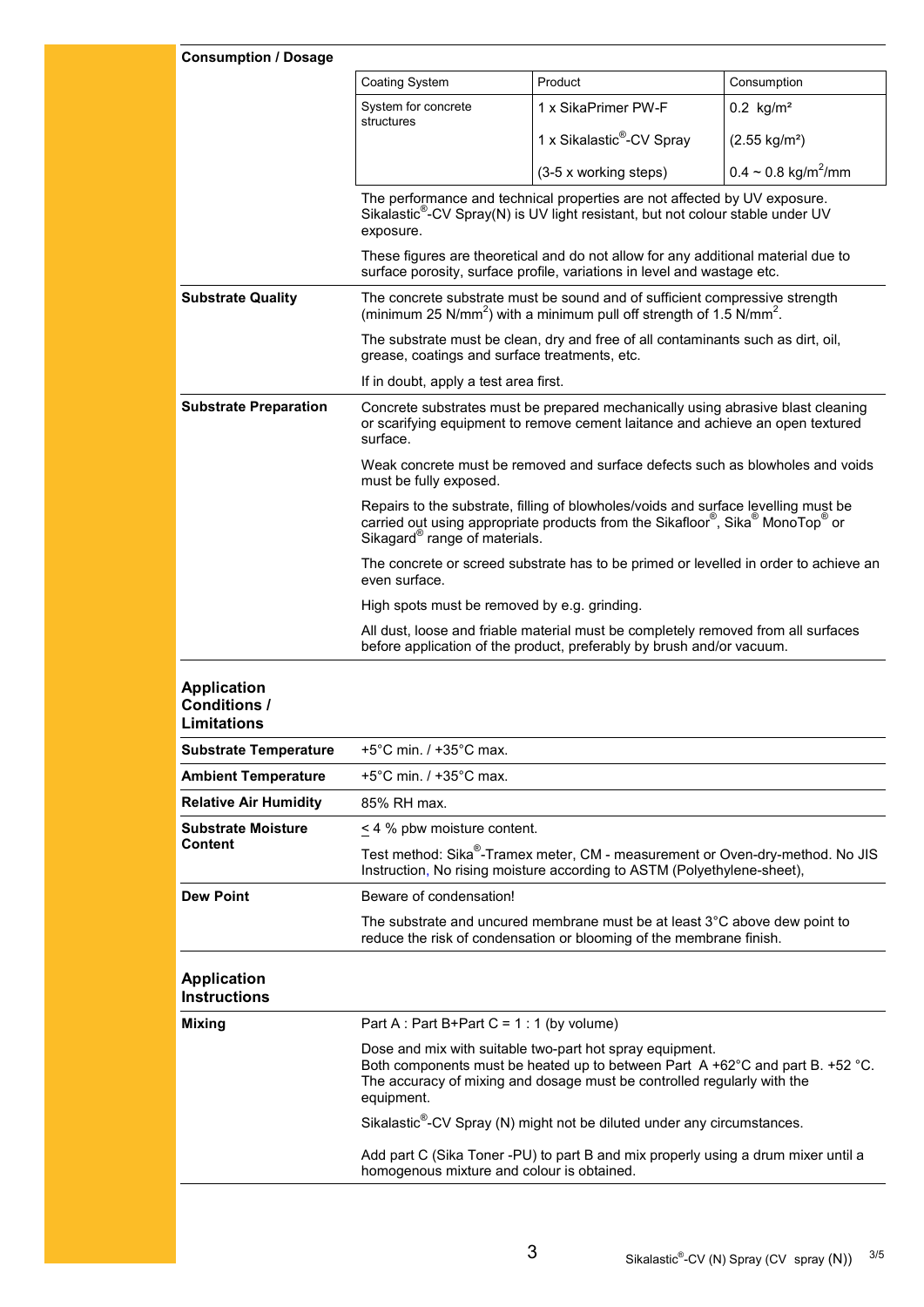| <b>Application Method /</b> | Prior to application, confirm substrate moisture content, r.h and dew point.                                                                                                                                                                                                                                                                                                                                                                                                                                        |                                                                                                       |                       |  |  |
|-----------------------------|---------------------------------------------------------------------------------------------------------------------------------------------------------------------------------------------------------------------------------------------------------------------------------------------------------------------------------------------------------------------------------------------------------------------------------------------------------------------------------------------------------------------|-------------------------------------------------------------------------------------------------------|-----------------------|--|--|
| <b>Tools</b>                | Primer:<br>Prime prepared concrete with SikaPrimer PW-F. In order to avoid the formation of<br>pinholes, the primer must be brushed into the concrete surface, if necessary in two<br>applications.                                                                                                                                                                                                                                                                                                                 |                                                                                                       |                       |  |  |
|                             | Waterproofing:                                                                                                                                                                                                                                                                                                                                                                                                                                                                                                      |                                                                                                       |                       |  |  |
|                             | Spray apply with suitable two-part hot spray high pressure equipment e.g. DFX-<br>70S.                                                                                                                                                                                                                                                                                                                                                                                                                              |                                                                                                       |                       |  |  |
|                             | The proportioning equipment utilized must be capable of supplying correct pressure<br>and heat for the appropriate hose length on a consistent basis.                                                                                                                                                                                                                                                                                                                                                               |                                                                                                       |                       |  |  |
| <b>Cleaning of Tools</b>    | Clean all tools and application equipment with Thinner C immediately after use.<br>Hardened and/or cured material can only be removed mechanically                                                                                                                                                                                                                                                                                                                                                                  |                                                                                                       |                       |  |  |
| <b>Waiting Time / Over</b>  |                                                                                                                                                                                                                                                                                                                                                                                                                                                                                                                     | Before applying Sikalastic <sup>®</sup> -CV Spray (N) on SikaPrimer <sup>®</sup> PW-F allow:          |                       |  |  |
| coating                     | Substrate temperature                                                                                                                                                                                                                                                                                                                                                                                                                                                                                               | Minimum                                                                                               | Maximum               |  |  |
|                             | +10 $^{\circ}$ C                                                                                                                                                                                                                                                                                                                                                                                                                                                                                                    | 2 hours                                                                                               | 8 hours               |  |  |
|                             | $+20^{\circ}$ C                                                                                                                                                                                                                                                                                                                                                                                                                                                                                                     | 2 hours                                                                                               | 6 hours $\frac{1}{2}$ |  |  |
|                             | $+30^{\circ}$ C                                                                                                                                                                                                                                                                                                                                                                                                                                                                                                     | 30 minutes                                                                                            | 6 hours $1$ )         |  |  |
|                             |                                                                                                                                                                                                                                                                                                                                                                                                                                                                                                                     | Before applying Sikalastic <sup>®</sup> -CV Spray (N) on Sikalastic <sup>®</sup> -CV Spray (N) allow: |                       |  |  |
|                             | Substrate temperature                                                                                                                                                                                                                                                                                                                                                                                                                                                                                               | Minimum                                                                                               | Maximum               |  |  |
|                             | $+10^{\circ}$ C                                                                                                                                                                                                                                                                                                                                                                                                                                                                                                     |                                                                                                       | 8 hours $2$ )         |  |  |
|                             | $+20^{\circ}$ C                                                                                                                                                                                                                                                                                                                                                                                                                                                                                                     | 60 seconds                                                                                            | 6 hours $2$ )         |  |  |
|                             | $+30^{\circ}$ C                                                                                                                                                                                                                                                                                                                                                                                                                                                                                                     |                                                                                                       | 6 hours $2$ )         |  |  |
|                             | $1$ Assuming that any dirt has been carefully removed and contamination is avoided.<br><sup>2)</sup> If the max. waiting time is exceeded then hand abrade the entire surface using a<br>moderate 200 to 300 grit sandpaper. Clean the grinded surface using Toluene /<br>Xylene as surface activator. For larger areas Sika Sokan Primer-J must be<br>applied as a bonding bridge.<br>Times are approximate and will be affected by changing ambient conditions<br>particularly temperature and relative humidity. |                                                                                                       |                       |  |  |
| Notes on Application /      | This product may only be used by experienced professionals.                                                                                                                                                                                                                                                                                                                                                                                                                                                         |                                                                                                       |                       |  |  |
| Limitations                 | Application by using 2-part hot spray high pressure equipment only. Basic<br>temperature settings are:<br>Part A: +62 °C<br>Part B: +52°C                                                                                                                                                                                                                                                                                                                                                                           |                                                                                                       |                       |  |  |
|                             | Temperature of the substrate during application and curing: min. +5°C.                                                                                                                                                                                                                                                                                                                                                                                                                                              |                                                                                                       |                       |  |  |
|                             | The performance and technical properties of Sikalastic <sup>®</sup> -CV Spray (N) are not<br>affected by UV exposure. Sikalastic®-CV Spray (N) is UV light resistant, but not<br>colour stable under UV exposure.                                                                                                                                                                                                                                                                                                   |                                                                                                       |                       |  |  |
|                             | Please note: Always apply a test area first.                                                                                                                                                                                                                                                                                                                                                                                                                                                                        |                                                                                                       |                       |  |  |
|                             |                                                                                                                                                                                                                                                                                                                                                                                                                                                                                                                     |                                                                                                       |                       |  |  |